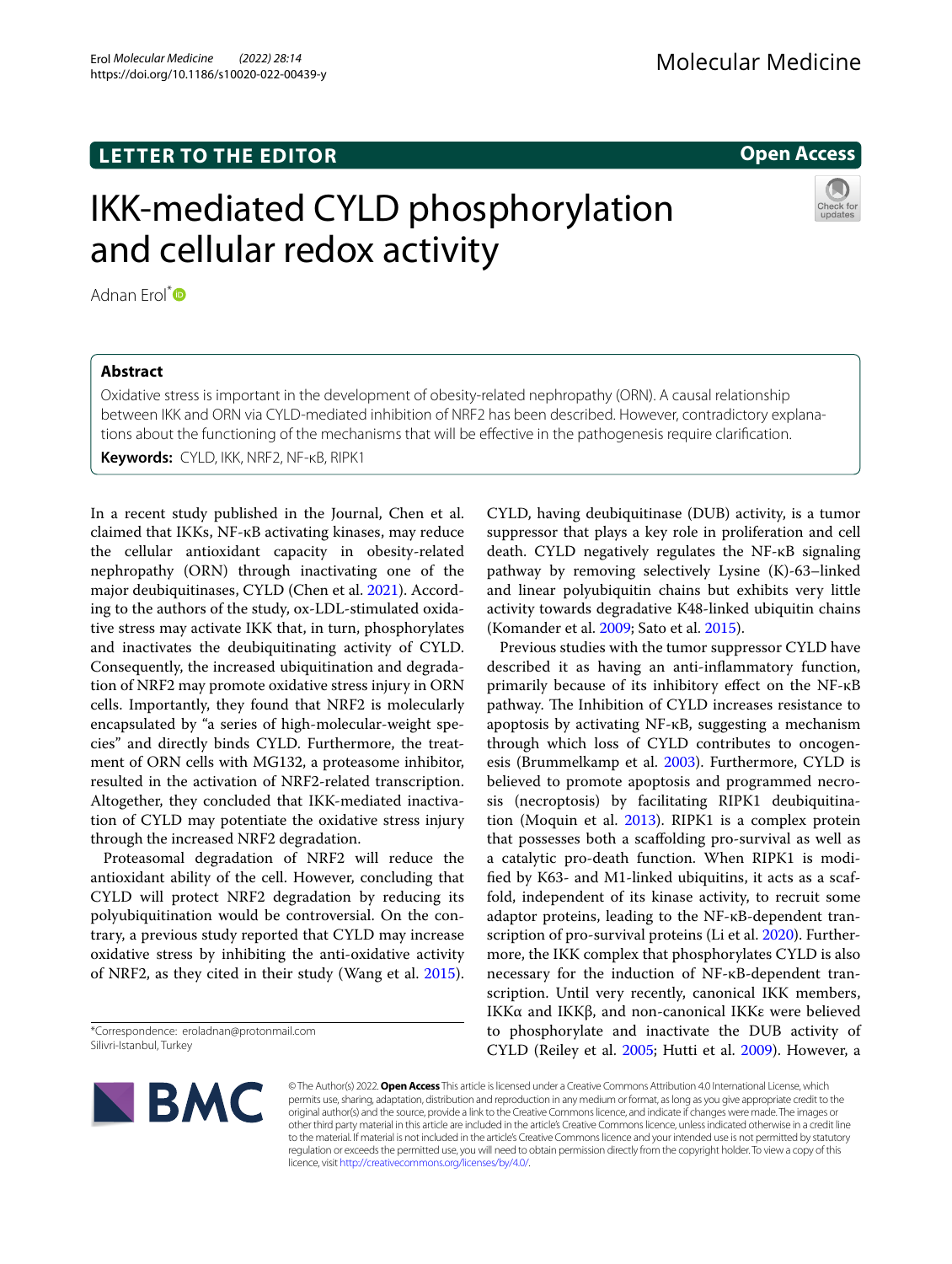very recent study made the issue more complicated. The research revealed that IKK phosphorylation, paradoxically, stimulates rather than inhibits CYLD, promoting its DUB activity (Elliot et al. [2021\)](#page-2-9). Thus, IKK-mediated CYLD phosphorylation deconjugates ubiquitin chains on RIPK1, increasing its kinase activity for the death signaling pathway. Phosphorylated CYLD also reduces resistance to apoptosis by the loss of scafolding function of RIPK1 necessary to activate NF-κB-mediated transcription.

NRF2, the main regulator of the cytoprotective gene program, is a transcription factor that encodes not only antioxidant genes but also numerous detoxifcation enzymes that conjugate oxidation products. Canonically, KEAP1, an adaptor component of ubiquitin E3 ligase, constitutively ubiquitinates NRF2 with K48 linked polyubiquitin chains. Consequently, KEAP1 promotes the proteasomal degradation of NRF2, thus keeping cellular NRF2 at a low level (Taguchi et al. [2012\)](#page-2-10). On the other hand, in a noncanonical pathway, stimulated p62 can also bind to KEAP1. p62 is a stressinducible protein, which serves as an adaptor protein between selective autophagy and ubiquitin signaling. In

the non-canonical KEAP1-NRF2 pathway, mTORC1 mediated phosphorylation of p62 at serine-349 leads to the competitive binding with KEAP1. Following KEAP1 association with p62 and KEAP1-NRF2 dissociation, stabilized NRF2 translocates to the nucleus to induce its target genes. NRF2 positively regulates p62 gene expression; therefore, p62 is able to set up a positive feedback loop to activate NRF2, which in turn stimulates increased transcription of the p62 gene (Taguchi et al. [2012;](#page-2-10) Ichimura et al. [2013](#page-2-11)).

In the light of these data, it would be more rational to develop a new model between IKK-mediated CYLD phosphorylation and NRF2 activity. Under basal (unstimulated) conditions, KEAP1 constitutively ubiquitinates NRF2, leading to the rapid proteasomal degradation of NRF2 in the canonical KEAP1-NRF2 pathway (Fig. [1](#page-1-0)A). Following stimulation, CYLD undergoes phosphorylation at serine-418 and serine-568 residues catalyzed by either canonical IKKs (IKKα and IKKβ) or by the noncanonical IKKε, which may increase DUB activity of CYLD. The stimulated CYLD blocks the activation of mTORC1, increasing autophagy (Colombo et al. [2021\)](#page-2-12). Consequently, the loss of phosphorylation of p62 by mTORC1



<span id="page-1-0"></span>**Fig. 1** IKK-CYLD-NRF2 interaction. (**A**): In the resting cell, a low NRF2 level is present due to the canonical KEAP1-NRF2 interaction and degradation. (**B**): Various stimuli that activate the IKK signaling pathway also cause mTORC1 activation and autophagy inhibition. mTORC1 reduces NRF2 degradation by phosphorylating p62 scafold protein, enhancing the p62-KEAP-1 interaction. However, during the terminal phase of signaling, IKK-mediated phosphorylation-dependent deconjugating activity of CYLD inhibits mTORC1, while stimulating the autophagic pathway. Thus, the resultant mTORC1 inhibition and a decrease in p62 level due to the autophagic degradation results in the loss of the p62-KEAP1 relationship. The liberated KEAP1 degrades NRF2 and inhibits its transcription activity